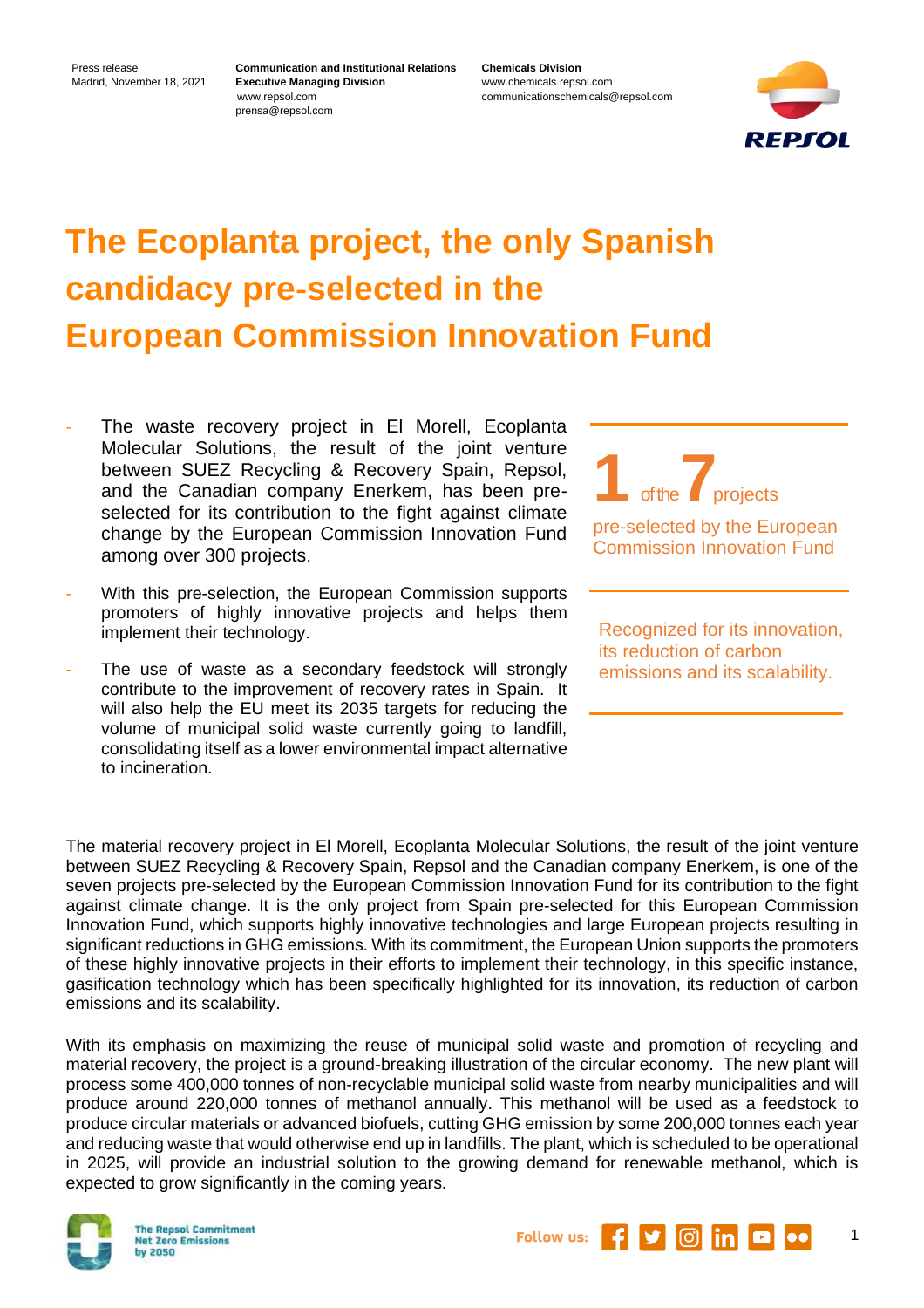**Communication and Institutional Relations Executive Managing Division** www.repsol.com prensa@repsol.com

**Chemicals Division** www.chemicals.repsol.com communicationschemicals@repsol.com



By recovering waste in a real circular economy, Ecoplanta will contribute strongly to the improvement of material recovery rates in Spain and to the achievement of the EU's 2035 targets to reduce the volume of solid urban waste currently going to landfill, consolidating itself as a lower environmental impact alternative to incineration.

This project will accelerate the transition from a linear resource-based economic model to a circular economic model, which is one of the most pressing economic, political, and social challenges of our time.

### About Repsol

Repsol is a global multi-energy supplier that facilitates the transition to a lower-emission energy model. It owns low-emission electricity generation assets and is developing several photovoltaic and wind renewable energy projects. Repsol has set itself the ambitious goal of being a company with zero net emissions by 2050 and has had a circular economy strategy in place since 2016, which it applies throughout the company's value chain, from obtaining raw materials to marketing products and services.

Focused on the circular economy, the company's chemical business will also make a decisive contribution to a more decarbonised economy and is committed to the efficiency of its industrial chemical processes. Its products are used to manufacture everyday objects that improve people's quality of life, well-being and safety. Its wide range of chemical products extends from base petrochemicals to derivatives, and includes a wide range of polyolefins, all of which are 100% recyclable. The company also has three large petrochemical facilities in Europe where differentiated high value-added products are developed.

For more information, please visit: [www.repsol.com](http://www.repsol.com/)

#### About Enerkem

Enerkem has developed and commercialises a disruptive technology for the production of advanced biofuels and renewable chemicals from non-recyclable waste. Headquartered in Montreal, Quebec, Canada, Enerkem operates a large-scale commercial demonstration facility in Edmonton, Alberta, Canada, as well as an innovation centre in Quebec. A full-scale commercial facility is currently under construction in Varennes, Quebec, Canada, and is scheduled for commissioning in 2023. Enerkem's technology is an excellent example of how a true circular economy can be achieved by diversifying the energy mix and making everyday products greener, while offering a smart and sustainable alternative to landfill and incineration.

For more information, visit enerkem.com, follow us on Twitter @Enerkem or check out our LinkedIn or Facebook pages.